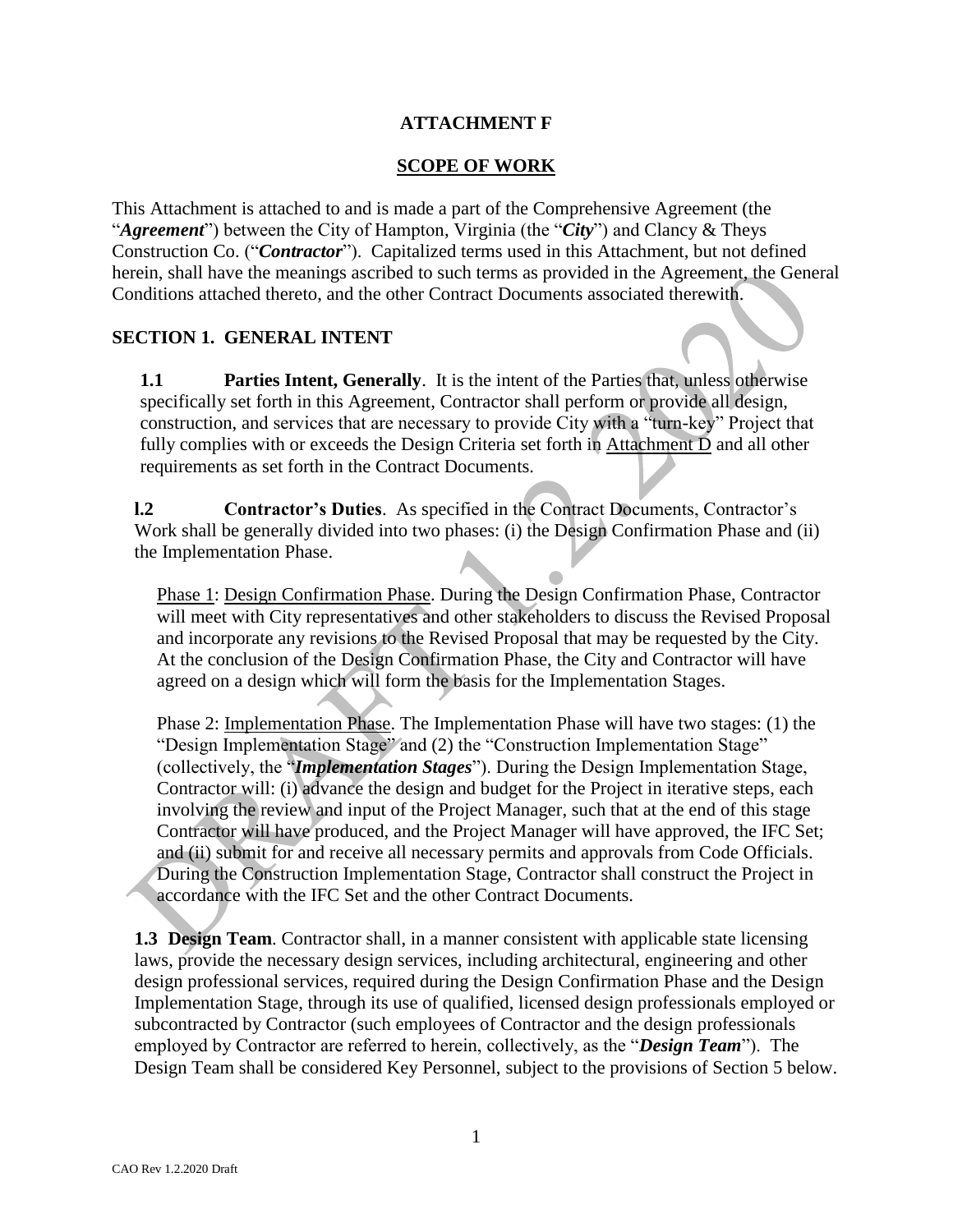**1.4 Fast Track Project.** Contractor has been selected, in part, based on its experience with managing design/build projects and managing the design process and constructing in a fast track environment. It is understood that with respect to any specific element of Work, such element of Work shall proceed sequentially through the Implementation Stages in the order described herein (i.e. each such element of Work shall first proceed through the Design Implementation Stage, then the Construction Implementation Stage). It is understood, however, that different elements of Work may be in different Implementation Stages at the same time, and in this sense, the Work which Contractor performs may overlap within the Implementation Stages.

**l.5 Compliance with Design Criteria.** Contractor must design and construct the Project in accordance with the Design Criteria and the Basis of Design. Accordingly, all of the documents required to be produced during the Design Confirmation Phase and Design Implementation Stage must conform to the Design Criteria.

### **SECTION 2. DESIGN CONFIRMATION PHASE**

**2.1 General Understandings and Selection Process.** The Revised Proposal represents a level of design that is generally consistent with the level of design contemplated in a "Design Concept" design as that term is used in the design and construction industry. The Revised Proposal was prepared under the direction and supervision of Contractor and its Design Team. Contractor hereby represents that it: (i) selected the Design Team and assessed whether the Design Team had the necessary experience, qualifications, and resources to implement the Project; (ii) managed the design process during the Revised Proposal; and (iii) had the opportunity to take such measures as Contractor deemed necessary or advisable (including, but not limited to, the opportunity to consult with trade subcontractors) to assure itself that the Project could be completed for an amount that does not exceed the CCL. The City has relied upon representations set forth in the preceding sentence in awarding and entering into the Agreement with Contractor.

**2.2 Revised Proposal Review.** No later than promptly after the Initial NTP is issued, Contractor shall conduct an initial meeting with the Project Manager and other stakeholders identified by the City to discuss the Revised Proposal. The purpose of that meeting shall be to review the Design Criteria and discuss any adjustments or refinements to the Revised Proposal that the City may recommend to comport with the Design Criteria and the overall objectives of the City for the Project. Additional meetings may be held for that purpose at the request of the Contractor or the City. Contractor and its Design Team shall evaluate any such proposed adjustments or refinements to the Revised Proposal and shall provide the Project Manager with a written assessment of whether such adjustments are technically feasible and, if so, the impact such adjustments would have on the Guaranteed Maximum Price and the Project Schedule. The assessment(s) shall be delivered as soon as practically possible, but in no event more than twenty-one (21) days after the meeting at which the adjustment or refinement was first presented and discussed. The assessment shall include a line item breakout of the potential cost impact, if any, as well as a schedule analysis that highlights the impact of the adjustments on the Project Schedule. Contractor and the Project Manager will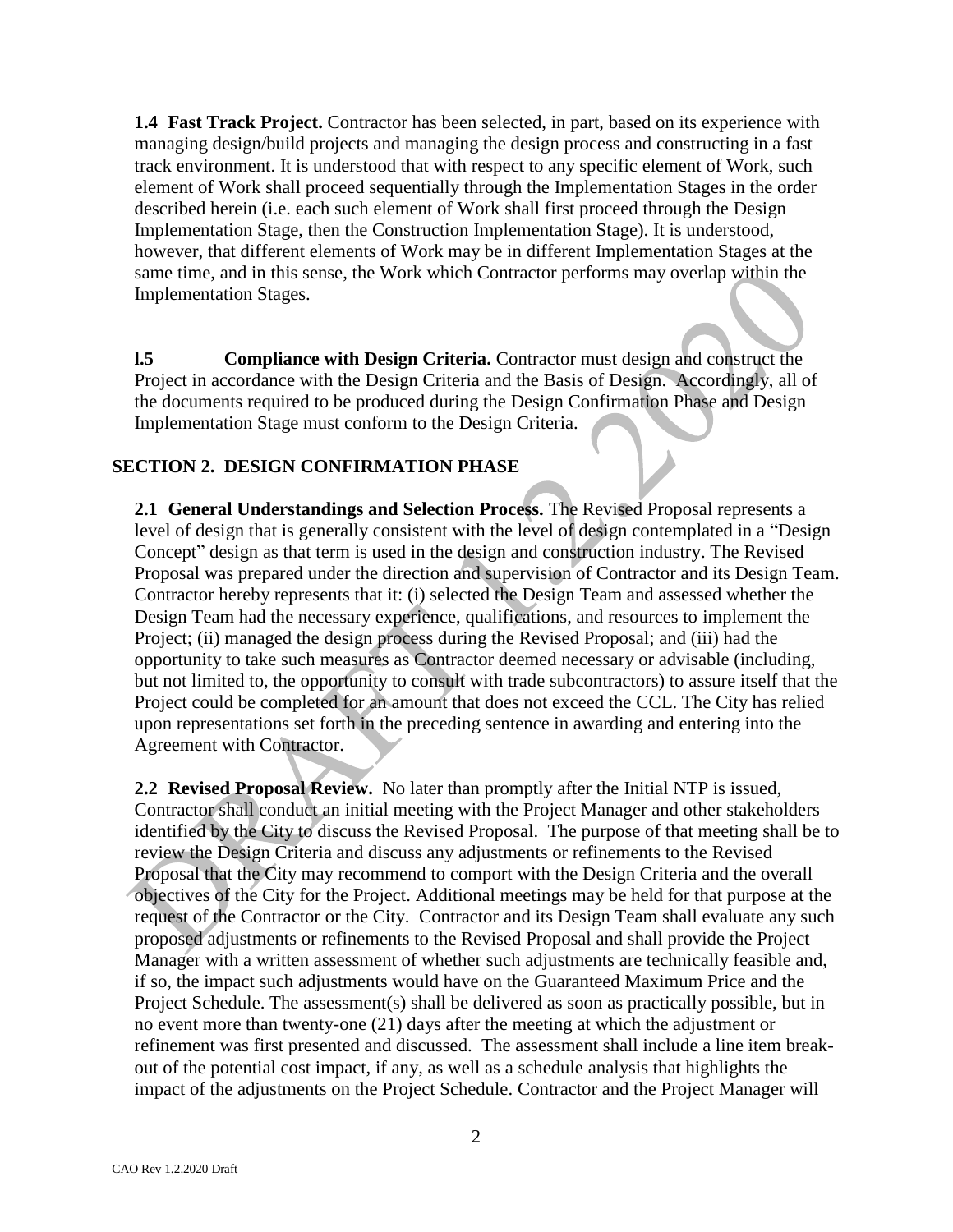meet as often as necessary in order to discuss and agree upon what adjustments, if any, will be incorporated in the Revised Proposal. Contractor shall revise the Revised Proposal to reflect any such approved design adjustments and submit such revisions the Project Manager for approval, which approval may be withheld in the Project Manager's sole and absolute discretion. The Revised Proposal, with all those adjustments refinements approved in writing by the Project Manager, shall become the final agreed to design ("*Basis of Design*").

**2.3 Baseline Milestone Schedule.** Within thirty (30) days after the Initial NTP is issued, Contractor shall prepare and submit a detailed baseline milestone schedule for all significant milestones to take place during the Implementation Phase (the "*Baseline Milestone Schedule*") that is consistent with the Project Schedule and the requirements of the Design Criteria for the Project Manager's review and written approval.

**2.4 Preliminary Control Budget.** Within thirty (30) days after the Initial NTP is issued, Contractor shall prepare and submit the preliminary Control Budget for the Project Manager's review and written approval, which preliminary Control Budget must be equal to or less than the CCLand the requirements of the Design Criteria (the Basis of Design, Baseline Milestone Schedule, and the Control Budget collectively referred to as the "*Project Initiation Deliverables*").

**2.5 Project Initiation Deliverables.** The Design Confirmation Phase shall not be complete until all Project Initiation Deliverables have been prepared by Contractor and approved by the Project Manager.

**2.6 End of Design Confirmation Phase.** The Design Confirmation Phase shall conclude when the Parties (i) agree upon the Basis of Design (which shall replace the Revised Proposal as the basis from which further design documents shall be produced); (ii) establish, in the Baseline Milestone Schedule, the revised dates for Substantial Completion and Final Completion for the Project, if needed; and (iii) execute an amendment to the Agreement, if necessary, to document any agreed upon modifications. Contractor shall not proceed to the Implementation Phase or any other Phase outlined in this Attachment until the City has accepted in writing all Project Initiation Deliverables and has issued the Implementation NTP.

**2.7 Marketing.** After the end of the Design Confirmation Phase and through any phase thereafter, the Contractor shall, at the request of the City, make available renderings, virtual tours, incremental construction photos, and other similar products suitable for the City's marketing of the project to prospective users and shall cooperate with the City in those efforts.

**2.8 Modification and Termination**. The Project Deliverables may be modified only by written agreement of the Parties after the End of the Design Confirmation Phase. In the event the Project Manager is unable to approve one or more of the Project Initiation Deliverables, or the Parties are unable to agree upon the Basis of Design by \_\_\_\_\_\_\_, the City may terminate this Agreement by issuing written notice to the Contractor, and both Parties shall be relieved from any further obligations under this Agreement.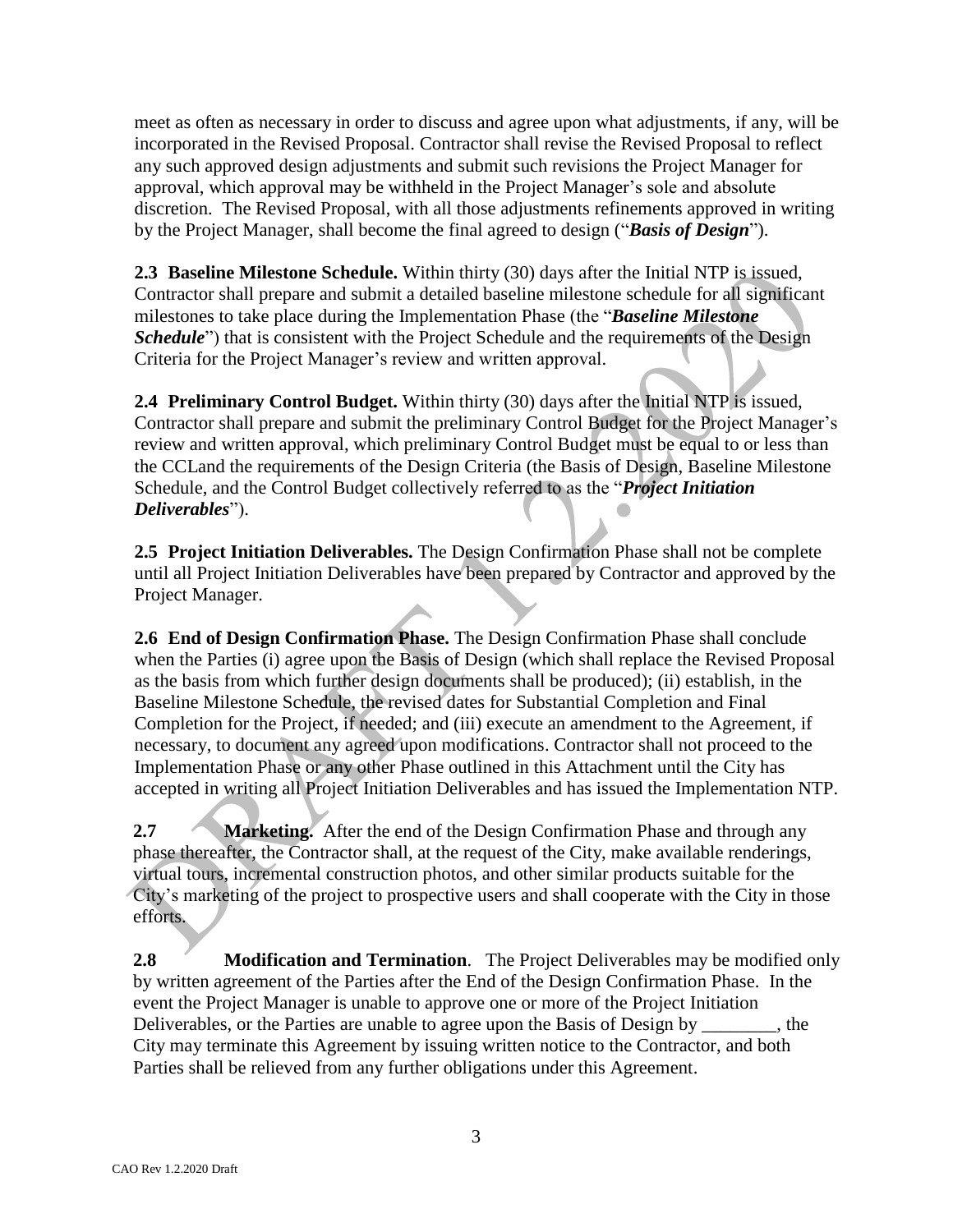#### **SECTION 3. IMPLEMENTATION PHASE**

The Implementation Phase shall consist of the Design Implementation Stage and the Construction Implementation Stage. The Implementation Phase shall commence when the City issues the Implementation NTP and shall be completed in the sequence set forth below.

## **3.1. DESIGN IMPLEMENTATION STAGE**

**3.1.1 Logical Development of Basis of Design.** The IFC Set will be developed by Contractor in an iterative and collaborative process that involves the City and the Project Manager. Contractor shall develop the IFC Set so that it reflects the design intent embodied in the Basis of Design. If there is more than one option that is a logical inference of such design intent, Contractor shall use all good faith efforts to implement the desires of the City; however, if such desires cannot be accommodated within the Guaranteed Maximum Price, Contractor shall have the right to select a design alternative that is a logical inference of the Basis of Design documents, with costs that do not exceed the Guaranteed Maximum Price but shall not proceed with such design alternative without written approval of the City; and provided that the City may direct Contractor to proceed with another option, but in such event Contractor shall be entitled to an equitable adjustment to the Guaranteed Maximum Price resulting from such directive.

**3.1.2 Schematic Design (15% Design Document).** Contractor shall develop a set of Schematic Design Documents that is consistent with and a logical development of the Basis of Design and in accordance with the Design Criteria, and submit it to the Project Manager for review and approval (the "*Schematic Design Submission*").

**3.1.3 Review and Revisions to Schematic Design Submission**. Within thirty (30) days after the Project Manager receives the Schematic Design Submission, the Project Manager shall fully review and prepare comments on the Schematic Design Submission. Within not more than forty (40) days after the Project Manager receives the Schematic Design Submission, the Project Manager will meet with Contractor and provide comments on the submission. Contractor shall make such revisions to the Schematic Design Submission as necessary to incorporate comments, feedback, and other direction provided by the Project Manager. The Project Manager shall have the right to disapprove the Schematic Design Submission if the submission is inconsistent with the Basis of Design or the Design Criteria. The Schematic Design Submission, as approved in writing by the Project Manager, shall be referred to as the "*Approved Schematic Design*".

**3.l.4 Design Development (35% Design Document).** Contractor shall develop a set of Design Development Documents that is consistent with and a logical development of the Approved Schematic Design and in accordance with Basis of Design and the Design Criteria, and submit it to the Project Manager for review and approval (the "*Design Development Submission*").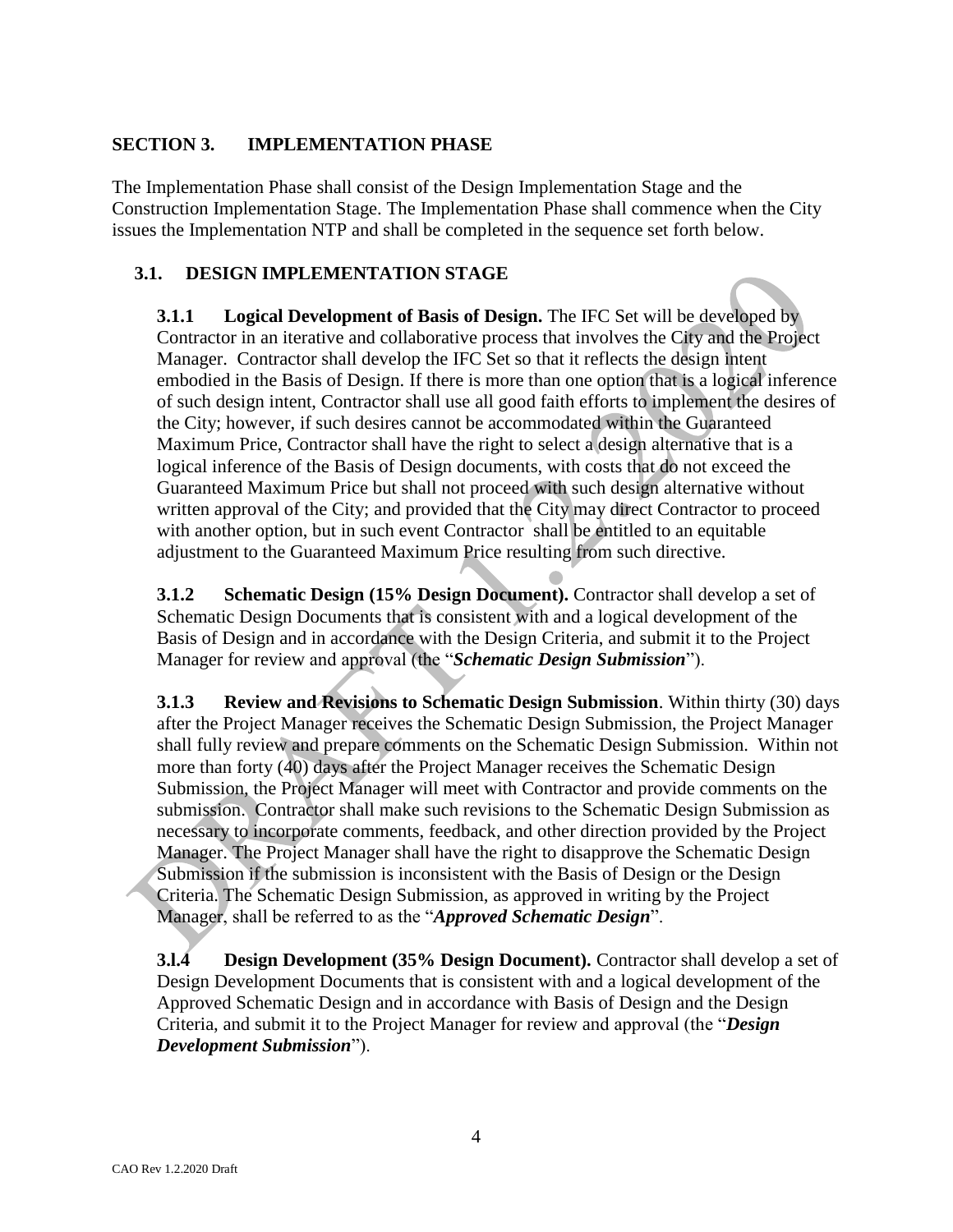**3.1.5 Review and Revisions to Design Development Submission.** Within thirty (30) days after the Design Development Submission, the Project Manager shall fully review and prepare comments on the Design Development Submission. Within not more than forty (40) days after the Project Manager receives the Design Development Submission, the Project Manager will meet with Contractor and provide comments on the submission. Contractor shall make such revisions to the Design Development Submission as necessary to incorporate comments, feedback, and other direction provided by the Project Manager. The Project Manager shall have the right to disapprove the Design Development Submission if the submission is inconsistent with the Approved Schematic Design. The Design Development Submission, as approved in writing by the Project Manager, shall be referred to as the "*Approved Design Development*".

## **3.1.6 Construction Document 1 (65% Design Documents) and Final Control**

**Budget.** Contractor shall develop a set of 65% Design Documents that is consistent with and a logical development of the Approved Design Development and in accordance with the Design Criteria, and submit it to the Project Manager for review and approval (the "*65% Design Documents Submission*"). In addition, simultaneous with that submission, Contractor shall submit the final Control Budget which must equal the GMP estimate as required by Section 11 of the Agreement.

**3.1.7 Review and Revisions to 65% Design Documents**. Within thirty (30) days after the 65% Design Documents Submission, the Project Manager shall fully review and prepare comments on the 65% Design Documents. Within not more than forty (40) days after the Project Manager receives the 65% Design Documents, the Project Manager will meet with Contractor and provide comments on the submission. Contractor shall make such revisions to the 65% Design Documents Submission as necessary to incorporate comments, feedback, and other direction provided by the Project Manager. The Project Manager shall have the right to disapprove the 65% Design Documents Submission if the submission is inconsistent with the Approved Design Development. The 65% Design Documents Submission, as approved in writing by the Project Manager, shall be referred to as the "*Approved 65% Design Documents*".

**3.l.8 Construction Document 2 (90% Design Documents**). Contractor shall develop a set of 90% Design Documents that is consistent with and a logical development of the Approved 65% Construction Documents and in accordance with the Design Criteria, and submit it to the Project Manager for review and approval (the "*90% Design Documents Submission*").

**3.1.9 Review and Revisions to 90% Design Documents Submission.** Within thirty (30) days after the 90% Design Documents Submission, the Project Manager shall fully review and prepare comments on the 90% Design Documents. Within not more than forty (40) days after the Project Manager receives the 90% Design Documents, the Project Manager will meet with Contractor and provide comments on the submission. Contractor shall make such revisions to the 90% Design Documents Submission as necessary to incorporate comments, feedback and other direction provided by the Project Manager. The Project Manager shall have the right to disapprove the 90% Design Documents Submission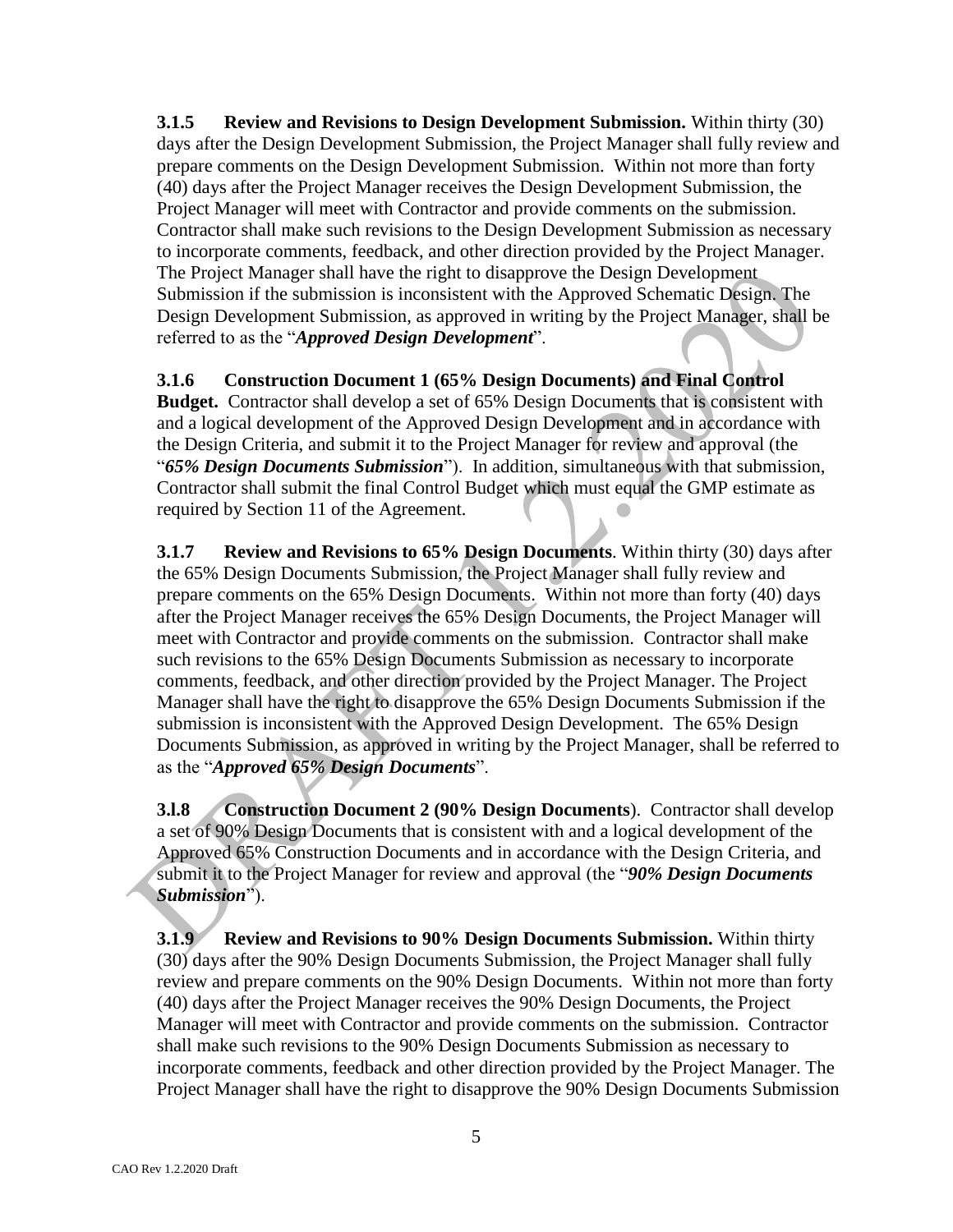if the submission is inconsistent with the Approved 65% Design Documents. As approved in writing by the Project Manager, the 90% Design Document Submission shall be referred to as the "*Approved 90% Design Documents*".

**3.1.10 Issued for Construction (IFC) (100% Design Documents).** Based on the Approved 90% Design Documents, Contractor shall submit for the Project Manager's approval an IFC Set submission, which shall be based on the Approved 90% Design Documents and the Design Criteria (the "*IFC Set Submission*"). Within fifteen (15) days after the IFC Set Submission, the Project Manager will meet with Contractor and provide comments on the IFC Set Submission. Contractor shall make such revisions as necessary to incorporate comments, feedback and other direction provided by the Project Manager. The Project Manager shall have the right to disapprove the IFC Set Submission if the submission is inconsistent with the approved 90% Design Documents. Once approved in writing by the Project Manager, the IFC Set Submission shall be referred to as the "*IFC Set*". Notwithstanding the design/build nature of the Agreement, Contractor shall be required to fully and faithfully implement the IFC Set unless the IFC Set is amended and such amendment to the IFC Set is approved, in writing, by the Project Manager.

**3.1.11 Permit Set Submission to Code Officials.** Contractor shall submit the Permit Set of documents to the Code Officials in order to obtain the necessary building permits to construct the Project. Contractor shall monitor the permit process and shall incorporate any changes or adjustments required by the Code Officials, with no change to the Guaranteed Maximum Price. Contractor shall also meet with the Project Manager to discuss any such changes for which it seeks approval. Contractor shall highlight any aspect of the design that represents a material deviation from the Permit Set documents and shall address in a narrative format the impact, if any, such deviation shall have on the Project's aesthetics, functionality, or performance.

**3.l.12 Design Changes**. If unforeseen circumstances beyond the control of Contractor or changes required by the City make it necessary to amend any of the approved IFC Set documents, Contractor shall prepare an amendment to the IFC Set and shall submit such amendment to the Project Manager for review and, if acceptable to the Project Manager, the Project Manager shall provide approval in writing. In this submittal, Contractor shall highlight any aspect of the design in the IFC Set that represents a material deviation from the IFC Set documents and shall address in a narrative format the impact, if any, such departure shall have on the Project's aesthetics, functionality or performance.

**3.1.13 Proceeding to Construction Implementation Phase.** Contractor shall not proceed to the Construction Implementation Stage until the City has approved in writing all deliverables outlined in this subsection 3.1, and after which those deliverables may only be modified if agreed to in writing by the Parties.

### **3.2. CONSTRUCTION IMPLEMENTATION STAGE**

The Construction Implementation Stage will begin when the IFC Set documents are approved by the Project Manager and after the City issues the Construction NTP.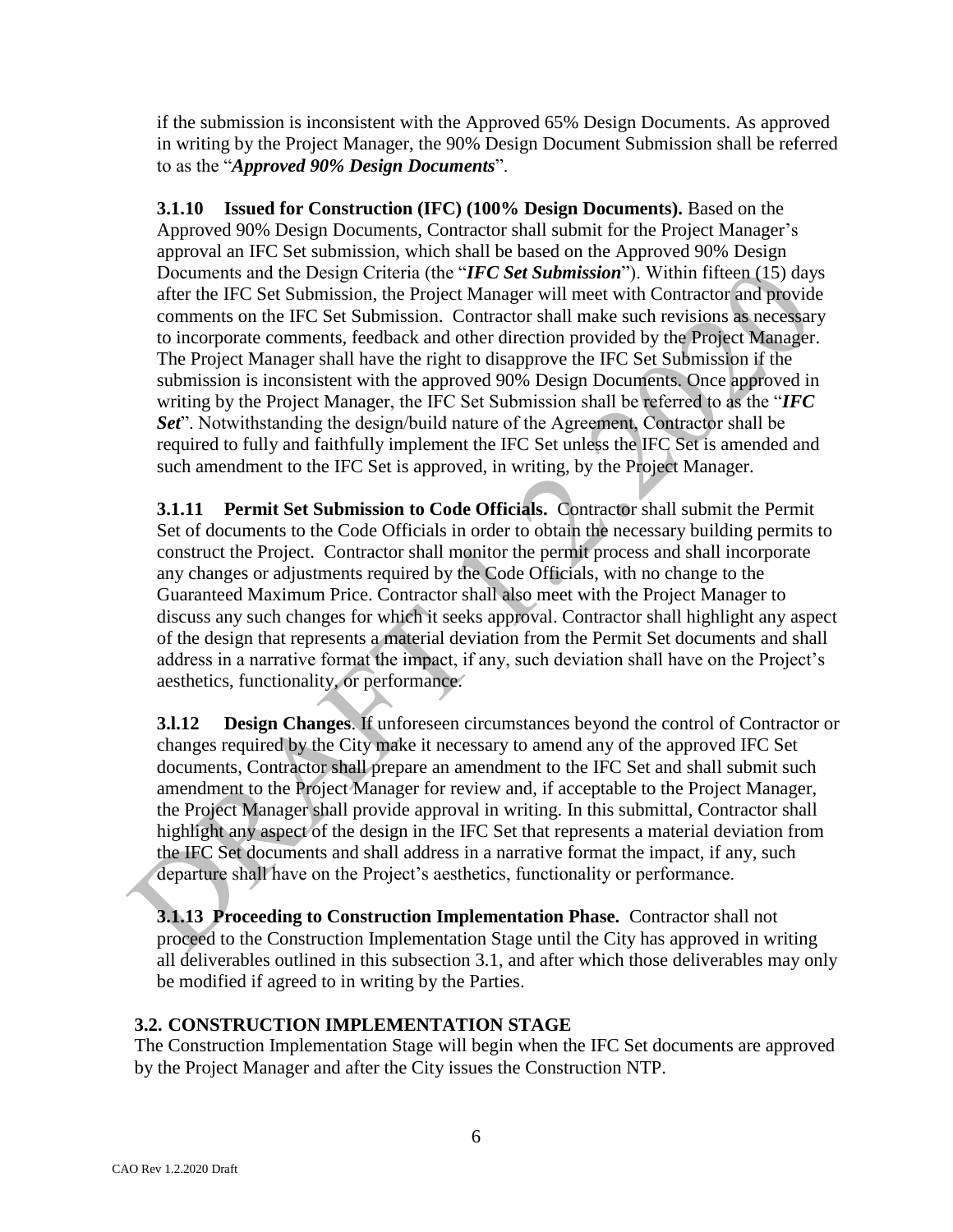**3.2.l Drawings & Specifications.** All of the Work shall be constructed in strict accordance with the final IFC Set and all other Contract Documents. In the event of a conflict, the Specifications shall take precedence over the Drawings.

**3.2.2 On-Site Management.** Contractor shall provide on-site management and superintendence during all working hours.

**3.2.2.l Site Office.** Throughout the Project, Contractor shall provide and maintain a fully-equipped construction office, to include internet access and all utilities, on the Project site with sufficient space available to accommodate up to two City representatives.

**3.2.2.2 Supervision.** Throughout the Project, the construction office shall be manned by personnel competent to oversee the Work at all times while construction is underway. Such personnel shall maintain full-time on-site construction supervision and provide daily inspections, quality control, monitoring, coordination of various trades, record drawings, and daily work log.

**3.2.3 Bi-Weekly Progress Meetings.** Throughout the Project, Contractor, unless otherwise directed in writing by the Project Manager, shall conduct weekly progress meetings with the City following a Contractor generated agenda. At Contractor's sole discretion, Contractor may include key trade subcontractors and/or personnel in these biweekly meetings. Contractor shall draft and circulate meeting minutes within five (5) business days after each meeting.

**3.2.4 Hazardous Materials**. In performing any and all hazardous materials abatement, Contractor shall comply with the Contract Documents and all local, state, and federal laws. Contractor shall not commence any abatement work without an authorization from the Project Manager. Further, Contractor shall seek and obtain authorization for any abatement or remediation work in a timely manner so as not to delay the Work. If any notices to governmental authorities are required, Contractor shall also give those notices at the appropriate times.

**3.2.5 Site Safety Generally.** Contractor shall provide a safe and efficient Site, with controlled access. As part of this obligation, Contractor shall be responsible for initiating, maintaining and supervising all safety precautions and programs in connection with the Project.

**3.2.5.1 Safety Barriers/Fences.** As part of its responsibility for Project safety, Contractor shall install such fences and barriers sufficient to separate and reasonably shield from view the construction areas of the Site from adjacent areas.

**3.2.5.2 Site Security.** Contractor shall be responsible for Site security at Contractor's sole cost and expense. In addition, Contractor shall provide lockable entrances to prevent unauthorized entrance, vandalism, theft, and similar violations of security; and shall lock such entrances at the close of each work day. Contractor shall, at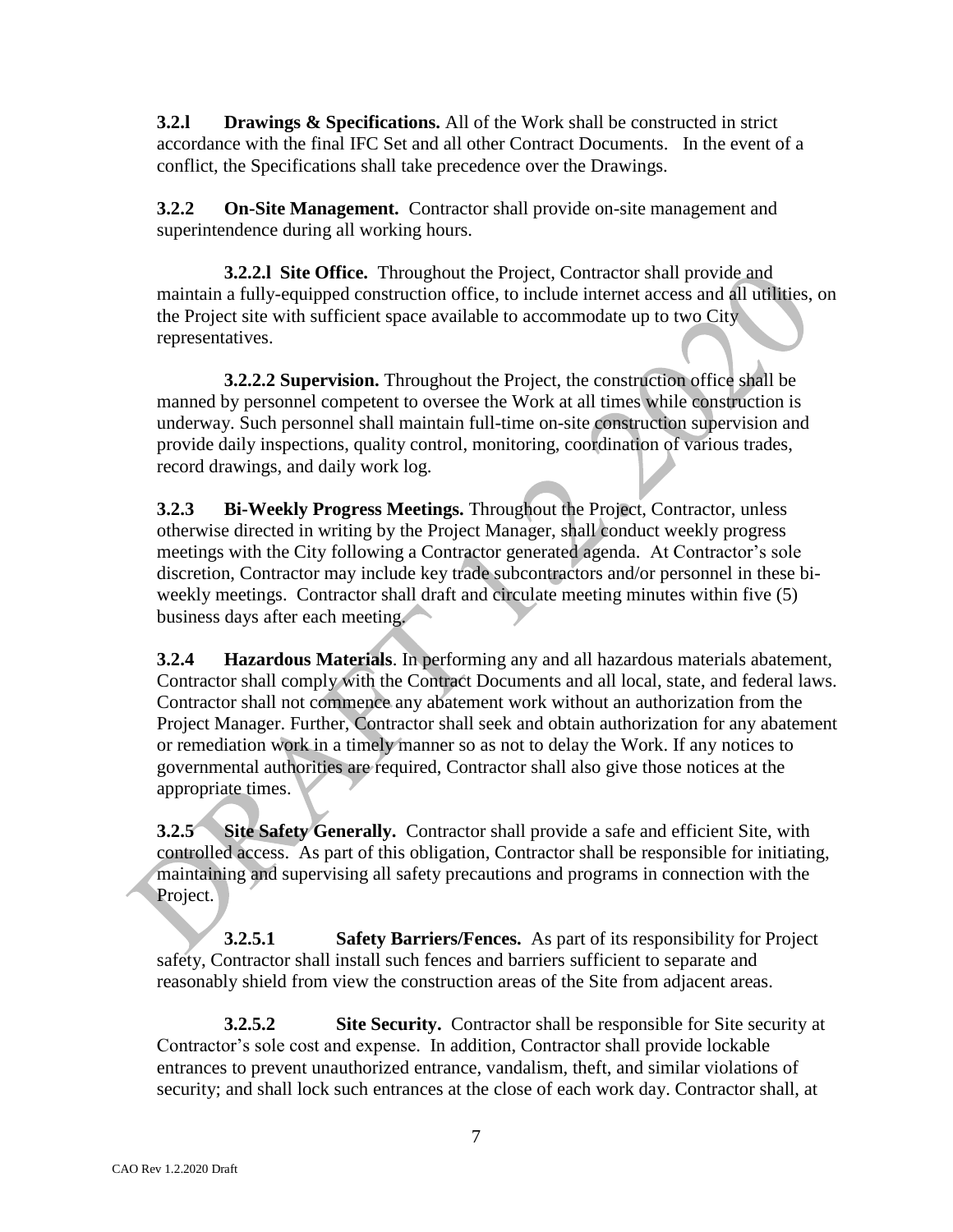Contractor's expense, provide to the Project Manager keys, passcodes, or other similar protocols as may be needed to access those construction areas.

**3.2.5.3 Exculpation.** The right of the City to comment on Contractor's safety plan and the nature and location of the required fences and barriers shall in no way absolve Contractor from the obligation to maintain a safe Site.

#### **3.2.6 Workhours; Coordination with the Community.**

**3.2.6.1 Workhours.** Contractor shall comply with all applicable requirements regarding workhours generally, the City's ordinance related to noise, and other requirements that may impose limitations regarding working hours, and neither it nor its subcontractors shall undertake Work on the Site other than at the times and sound level permitted by applicable requirements and ordinances.

**3.2.6.2 Parking.** Contractor shall organize its Work in such a manner so as to minimize the impact of its operations on the surrounding community. To the extent that the number of workers on the Site is likely to have an adverse impact on neighborhood parking as determined by the City, Contractor shall develop a parking plan for those individuals working on the Site that is reasonably acceptable to the City. The City reserves the right to require the Contractor to utilize alternate parking plans to accommodate temporary parking needs that may arise due to the City facilities operating in the vicinity of the Project, subject to the City providing Contractor not less than seven (7) days notice of such need.

**3.2.6.3 Community Outreach.** Contractor shall keep the City informed of the construction activities and their potential impact on the community.

**3.2.7 Quality Control Generally**. Contractor shall be responsible for all activities necessary to manage, control, and document Work to ensure compliance with the Contract Documents. Contractor's responsibility includes ensuring adequate quality control services are provided by Contractor's employees and its subcontractors at all levels. The Work activities shall include safety, submittal management, document reviews, reporting, and all other functions related to quality of construction. In addition, during the Construction Implementation Stage, Contractor shall perform regular quality control inspections and create reports based on such inspections. These quality control reports shall be provided to the Project Manager on a monthly basis in conjunction with and in the same manner as the reports required by Section 3.2.9. The quality control reports shall include a detailed summary of the steps that are being employed to provide quality construction and workmanship, specifically address issues raised during the month and outline the steps that are being used to address such issues. Contractor shall incorporate a quality control section in the progress meetings to discuss outstanding deficiencies, testing/inspections, and upcoming Work.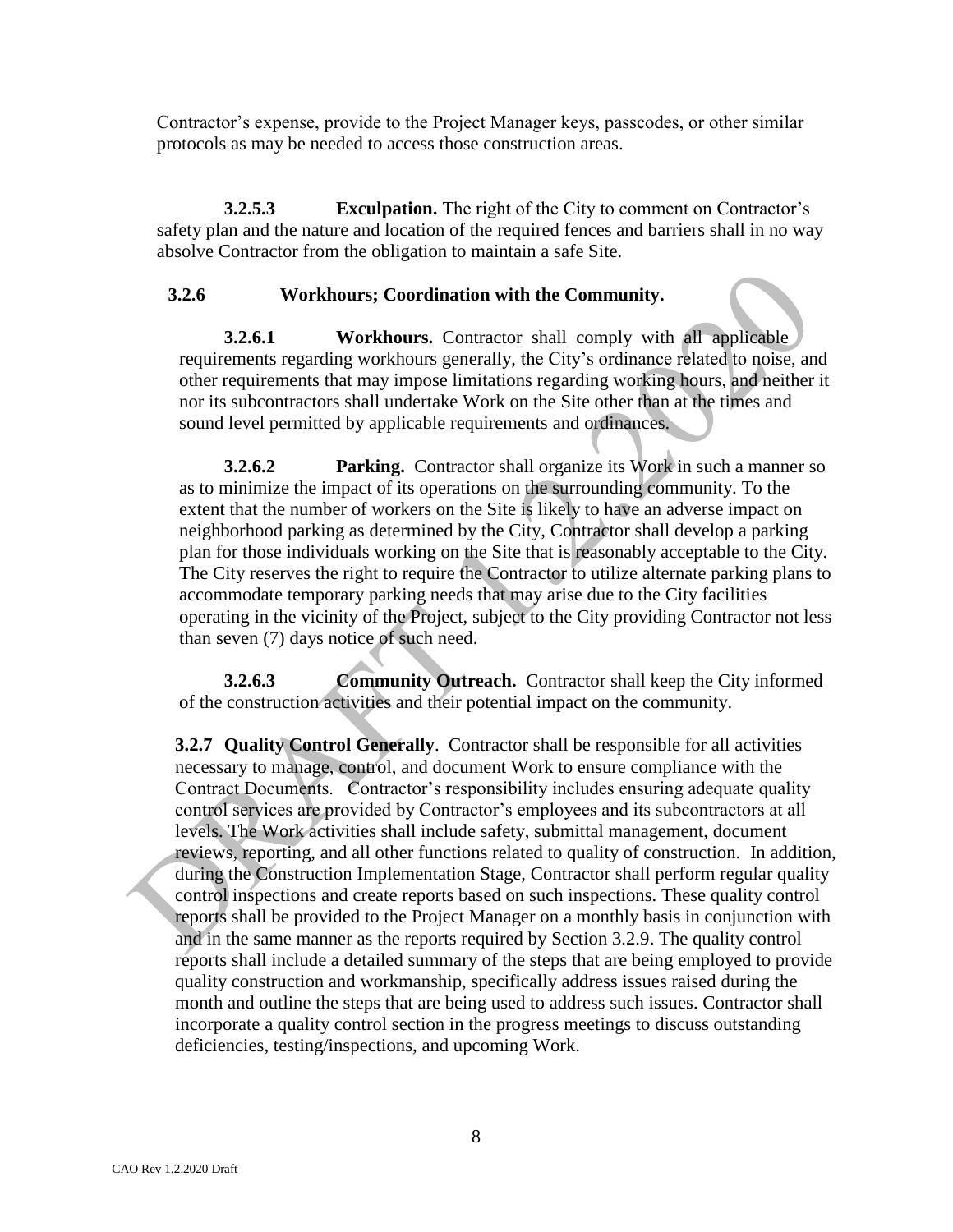**3.2.8 Final Completion and Project Closeout.** In addition to the Final Completion and Project closeout requirements contained elsewhere in the Contract Documents, Contractor shall be responsible for:

**3.2.8.1 Eleven Month Walk.** Contractor must schedule a joint inspection of the Project with the City during the eleventh  $(11<sup>th</sup>)$  month after Final Completion is achieved. During such inspection, Contractor and a representative of the City will walk the Project to identify any necessary warranty work.

**3.2.8.2 Commissioning and Warranty Support for the Heating and Cooling Season**. Contractor and its subcontractors shall provide commissioning support to the City for one (1) year throughout the commissioning process in accordance with the commissioning requirements of the Contract Documents. The commissioning requires training and documentation as well as seasonal performance testing. In addition to commissioning support, Contractor and its subcontractors shall perform warranty work, to include parts and labor, throughout the duration of the warranty period and for two (2) additional years after the end of that warranty period, which shall include quarterly inspections with the Project Manager present for all heating and cooling systems and related components, and all other major systems and equipment. This shall include making adjustments to the control systems to optimize the City's use and understanding of the facility.

**3.2.9 Monthly Reports**. Contractor shall provide written reports to the Project Manager using that mutually agreed to electronic management system, on the progress of the entire Work at least monthly from Construction NTP until Final Completion of the Project. The monthly reports shall include: (i) an updated schedule analysis, including any plans to correct defective or deficient Work or recover delays; (ii) an updated cost analysis; (iii) a monthly review of cash flow; (iv) a quality control report; and (v) progress photos.

# **3.2.10 Mutual Use Electronic Management System; Record Production and Retention.**

*[TBD; Terms dependent on Contractor/City Discussion on the Subject Matter; need to address production, ownership, and City retention and access of electronic documentation.]*

# **SECTION 4. COMPENSATION**

**4.1 Compensation**. Contractor's sole compensation for the Work shall be the Design and Administrative Fees, the Construction Fees, the Contractor Fee, and the Contingency Fees, all of which in the aggregate shall not exceed the Guaranteed Maximum Price set forth in Section 11 of the Comprehensive Agreement and which shall include, to the extent actually incurred, include the following costs which shall be reimbursable at cost and without mark-up of any kind, and shall be allocated appropriately in accordance with the fee categories set forth above: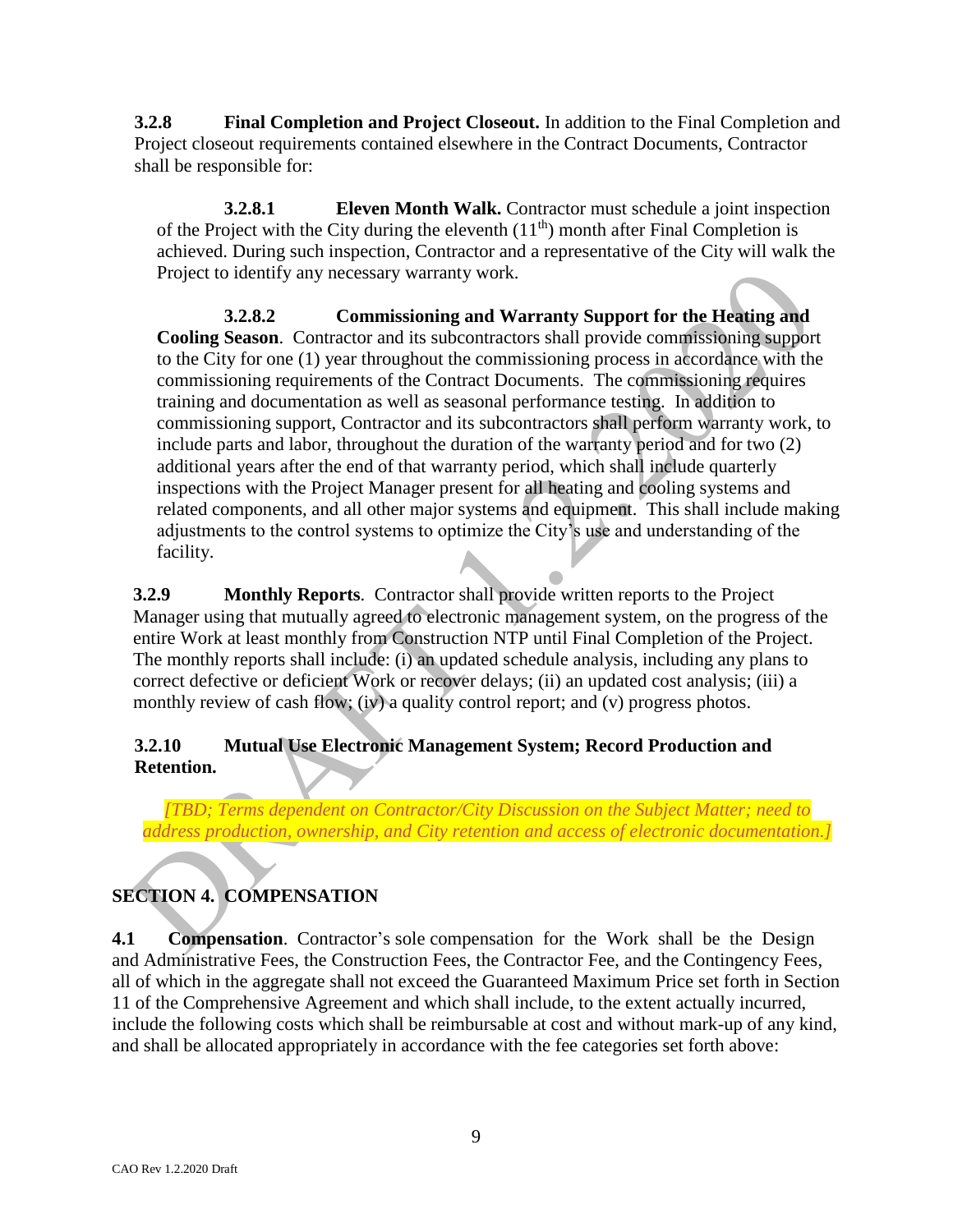A. Payments made by Contractor to subcontractors and suppliers for Work, but only in accordance with the subcontracts and supply agreements;

B. Design fees;

C. All amounts due to Contractor for self-performed Work. If Contractor selfperforms Work, Contractor must submit three quotes by potential subcontractors validating price competitiveness of Contractor's decision to self-perform. The Project Manager may, in their sole discretion, approve self-performed Work without competitive pricing submission; in such situation Contractor must submit the following documentation with applications for payment:

1. Labor. Properly documented wages actually paid to Project foremen, construction workers, and other personnel in the direct employ of Contractor while engaged in approved self-performed Work, together with contributions, assessments, payroll taxes, or fringe benefits required by the laws or applicable collective bargaining agreements.

2. Incorporated Materials. The cost, net of trade discounts, of all materials, products, supplies and equipment incorporated into the self-performed Work, including, without limitation, costs of transportation and handling.

3. Unincorporated Materials. The cost of materials, products, supplies and equipment not actually installed or incorporated into the self-performed Work, but required to provide a reasonable allowance for waste or spoilage, subject to Contractor's agreement to turn unused excess materials over to the City at the completion of the Project or, at the City's option, to sell the material and pay the proceeds to the City or give the City a credit in the amount of the proceeds against the cost of the Work.

D. Royalty and license fees paid for use of a design, process or product, if its use is required by the Agreement, the Contract Documents, or has been approved in advance by the City;

E. Fees, if actually imposed on and paid by Contractor, for obtaining all applicable and required approvals or permits associated with the abatement, demolition, utilities abandonment, and utility relocation, as well as all trade permit fees and the building permit fee;

All fees and other costs necessarily incurred to carry out testing and inspections required by the Contract Documents or applicable laws, or otherwise to maintain proper quality assurance, other than special inspections (the cost of which shall be paid directly by the City). The costs Contractor incurs to schedule and coordinate any additional testing and inspections the City may decide to conduct itself shall be reimbursable unless the additional testing establishes that the Work tested was defective or otherwise failed to satisfy contract requirements, in which case Contractor shall pay the costs, without reimbursement;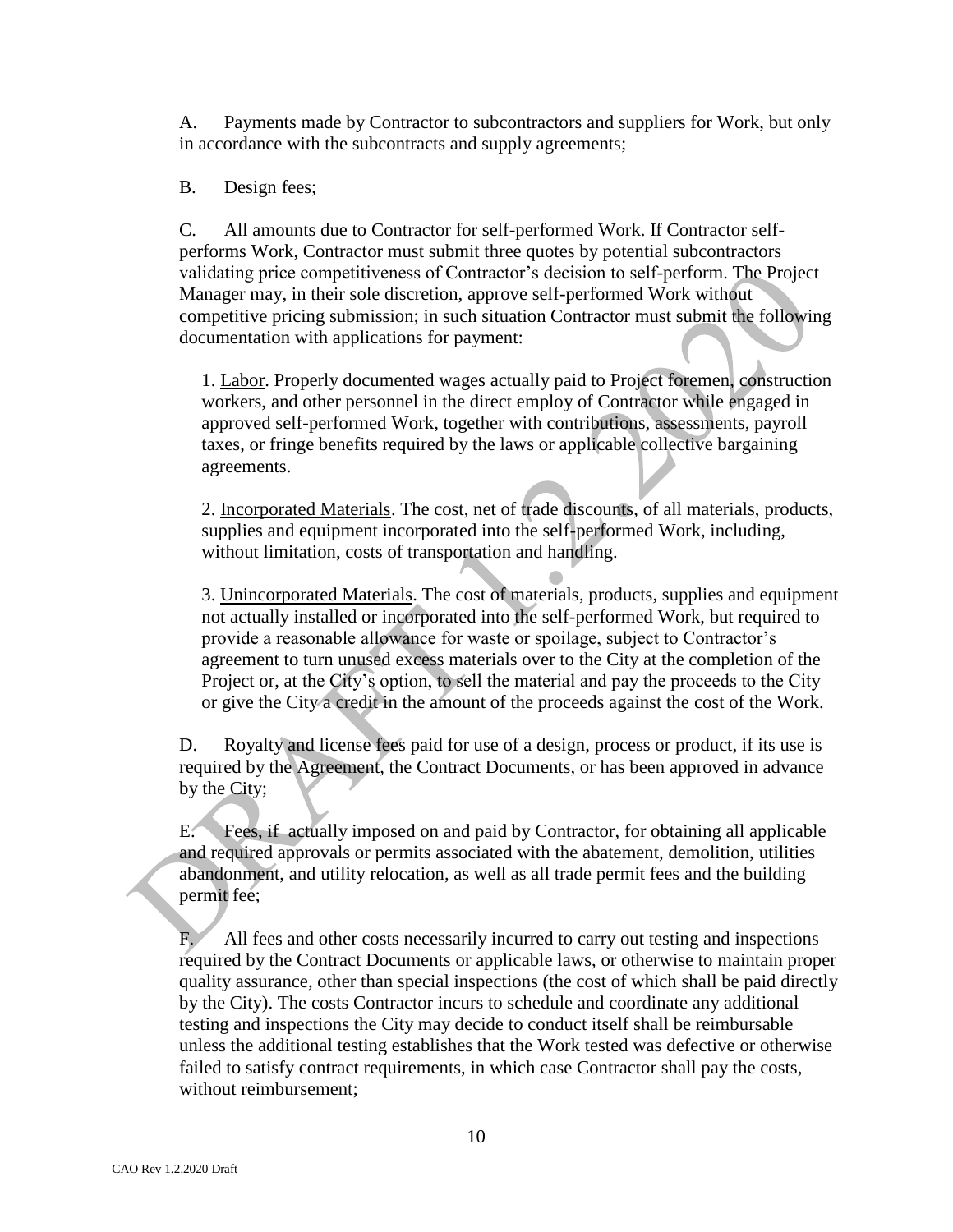G. All applicable bonds to jurisdictional agencies (including, without limitation, utilities, storm water management, land disturbance, and grading); and

H. All performance and payment bonds and insurance attributable to the Project.

**4.1.1 Design and Administrative Fees.** The "Design and Administrative Fees" shall include all costs necessary to complete all Work necessary for the Design Confirmation Stage and the Design Implementation Phase, as well those costs mutually agreed by the City and Contractor to be administrative in nature and not reasonably allocable to Construction Fees or mutually any other compensable category.

**4.1.2 Construction Fees.** The "Construction Fees", shall include all costs necessary to complete all Work necessary for the Construction Implementation Phase, which are reimbursable, and shall include, but not be limited to, the following:

A. The cost of Preconstruction and Construction Staff. The term "*Preconstruction and Construction Staff*" shall mean the Project Executive, Design Manager, Project Managers and superintendents assigned to the Project by Contractor, administrative staff assigned on a full-time basis to the Project site, and professional staff performing scheduling, cost estimating and accounting services;

B. Fringe Benefits associated with Preconstruction and Construction Staff;

C. Payroll taxes and payroll insurance associated with Preconstruction and Construction Staff;

D. Staff costs associated with obtaining permits and approvals;

E. Out-of-house consultants;

F. The field office for Contractor including, but not limited to: (i) trailer purchase and/or rent; (ii) field office installation, relocation and removal; (iii) utility connections and charges during the Construction Implementation Stage; (iv) furniture; and (v) office supplies;

G. Office equipment including, but not limited to: (i) computer hardware and software; (ii) fax machines; (iii) copying machines; (iv) telephone installation, system and use charges; and (v) job radios;

H. Local delivery and overnight delivery costs;

I. The cost of temporary power and water necessary for construction operations and to condition the building during construction. Such costs include the cost of any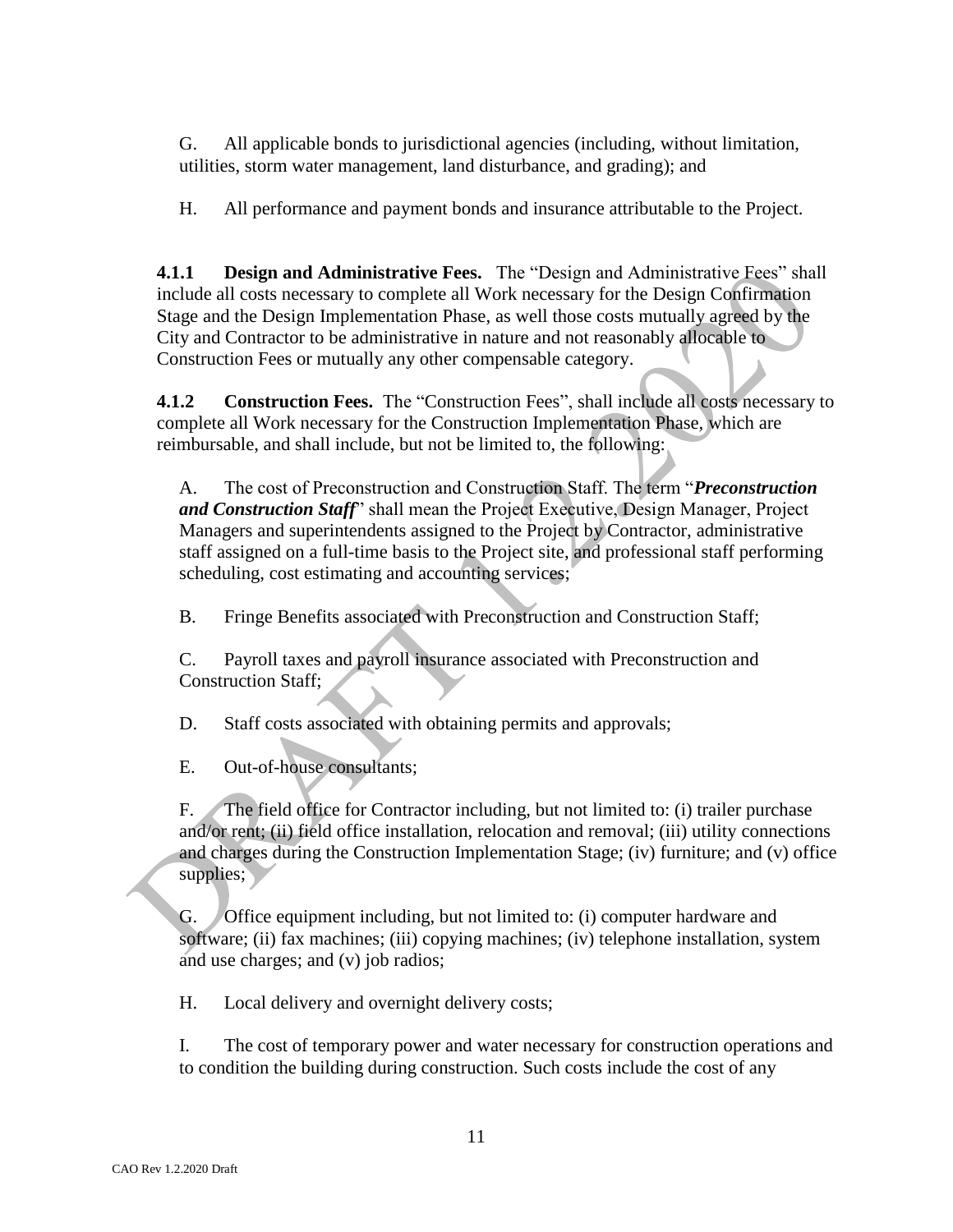temporary construction necessary to provide such power and water during the Construction Implementation Stage; and

J. First aid facility.

**4.1.3 Contractor Fee.** The "Contractor Fee", shall be an amount payable to Contractor, mutually agreed to by the Parties, and not otherwise properly paid as Design and Administrative Fees or Construction Fees. Any Contractor Fee so paid shall be billed to the City on a pro-rata basis in each Application for Payment.

**4.1.4 Contingency Fees.** The Guaranteed Maximum Price includes all portions of Contractor's contingency associated with the Work, and agreed to by the City. Any use and payment of Contingency Fees shall be subject to the approval of the Project Manager, which approval shall not be unreasonably withheld,; and any unused Contingency Fees shall be credited to the City, and shall constitute a reduction to the GMP.

**4.l.5 Non-Reimbursable Costs.** The following costs are not reimbursable, and shall not be paid by the City to the Contractor under any circumstance or for any purpose:

A. Fees for any permits or licenses Contractor requires to conduct its general business operations;

B. Capital expenses and interest on capital employed for the Work;

C. The cost of home or regional offices; and

D. Any costs incurred in performing Work of any kind before the Construction NTP is issued, unless specifically authorized by the City in writing.

E. Costs of re-inspection, as set forth in Section 6.3(a)(iii) of the General Conditions.

**4.1.6 Progress Payments.** Contractor shall be paid its compensation in a series of progress payments and a Final Payment for Work completed in accordance with the Contract Documents, and for which proper applications for payment have been submitted and approved in accordance with the Contract Documents. In the event the Project Schedule has been extended, the monthly portion of the Construction Fee will be recalculated so that the then remaining unpaid portion of the Construction Fee is spread evenly over the thenremaining duration of the Implementation Phase.

## **SECTION 5. CONTRACTOR KEY PERSONNEL AND SUBCONTRACTORS**

The following individuals and organizations shall be considered Key Personnel (whether employed by Contractor or one of its subcontractors) and subcontractors:

A. Project Executive –

B. Design Team/Architect of Record - GuernseyTingle